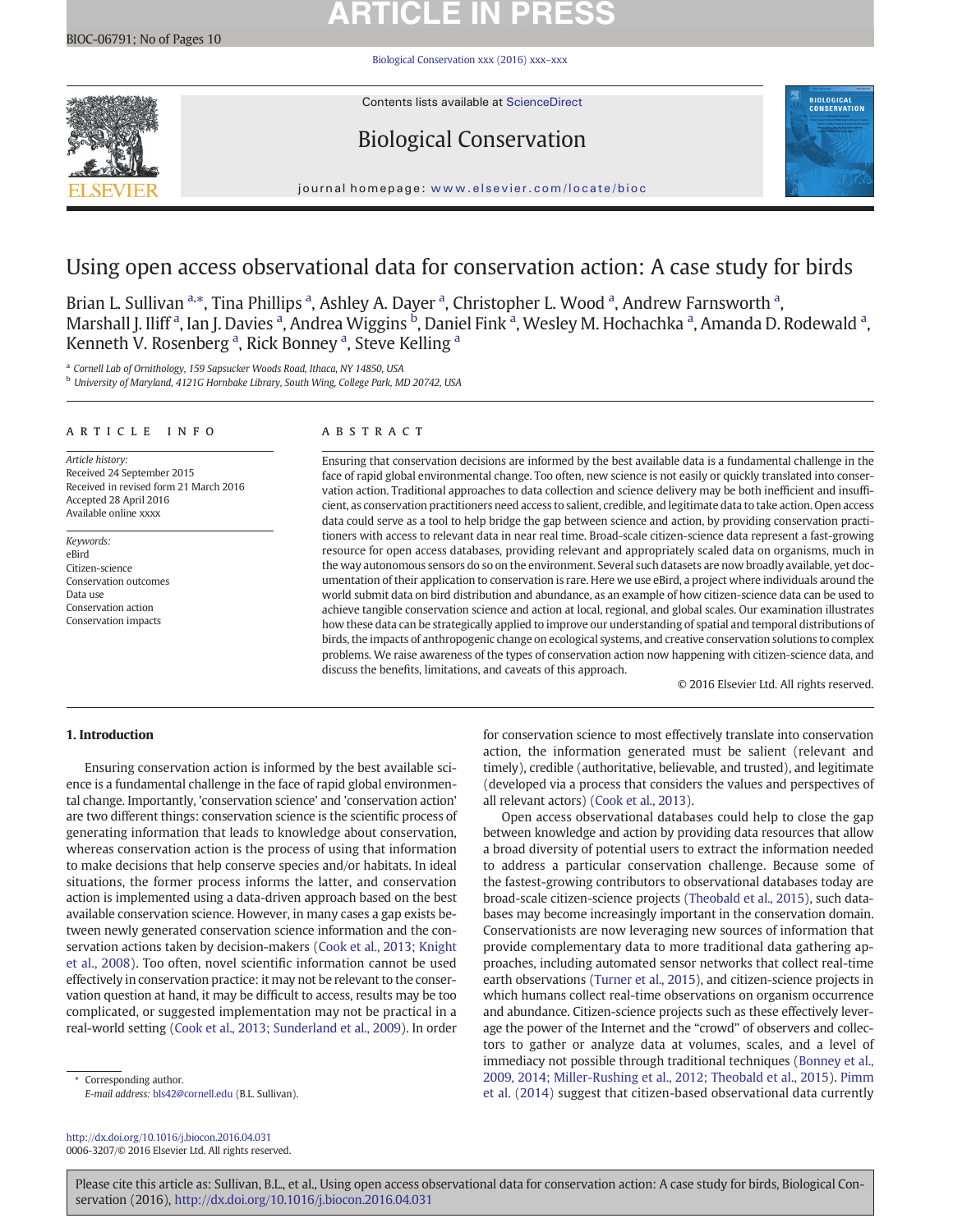represent the fastest growth in our ability to understand species' distributions, providing substantial opportunities to monitor a broad range of species over long time periods and broad spatial extents. Indeed, more traditional structured forms of citizen science (e.g., projects with structured sampling protocols) have already contributed significantly to the fields of conservation science and conservation action, such as atlases that compare species distributions between two time periods (Fuller et al., 1995), and especially long term survey programs such as Breeding Bird Surveys (e.g., Sauer et al., 2013), which generate information on species population trends across multiple spatial scales and time periods. Importantly, novel analytical techniques are also being developed to discover ecological patterns in these broad-scale observational data sets, identify and overcome inherent limitations and biases (Fink et al., 2010, 2014; Hochachka et al., 2012a), and control for data quality (Sullivan et al., 2014; Kelling et al., 2015). Thus, observational data generated by these broad-scale citizen-science approaches may provide conservation practitioners with a much needed source of salient, credible information that augments information gathered through more traditional approaches.

One such broad-scale citizen-science project that strives to achieve these goals is eBird (Sullivan et al., 2009, 2014), which aims to collect data on all bird species, year-round (i.e., across breeding, migration, and non-breeding periods), from any location on the planet, and make these data openly available for research, education, and conservation. Currently, eBird serves as a major source for observational data on bird occurrence, providing roughly 20% of the data available in the Global Biodiversity Information Facility (GBIF) (www.gbif.org), an open access biodiversity data clearinghouse. In addition to basic occurrence information available through GBIF, eBird allows individuals open access to a richer data set directly through its web interface (www. ebird.org). These data include information on species presence and absence gathered through checklists (lists of all species seen and heard at a location), as well as information on species abundances, search effort, and basic breeding ecology (Sullivan et al., 2014). Access to these data has already been useful in generating novel science across a variety of domains (e.g., Hutchinson et al., 2011; Hurlbert and Liang, 2012; La Sorte et al., 2013, 2015; Taylor et al., 2014), yet little is known of its use in on-the-ground conservation action.

In this paper we report conservation actions resulting from use of observational data collected by volunteers in eBird. We surveyed data users to learn more about their characteristics, why they use eBird data, and to discover conservation products and actions based on eBird data. We provide and utilize a novel conservation action framework adapted from existing frameworks used in conservation biology, classify reported conservation actions, and provide exemplars for each category. We demonstrate how a diversity of conservation actions is resulting from use of one openly available citizen-science data set, and discuss the benefits, limitations, and caveats of this approach to conservation.

### 2. Methods

#### 2.1. eBird

Our results are based on surveys of individuals who have used eBird data. Developed by the Cornell Lab of Ornithology and Audubon and launched in 2002, eBird is a free, open access global citizen-science project in which volunteer participants submit checklists of the birds they see anytime from anywhere around the world (Wood et al., 2011; Sullivan et al., 2014). Since its inception, growth in eBird participation has been exponential, with more than 300 million observations submitted all-time and more than 70 million in 2015 alone.

eBird currently provides access to its data through the web site in two different ways: 1) web-based tools summarize raw eBird data into visualizations that can be used for simple exploration, decision making, and planning; and 2) a data access gateway that includes four data sets that package eBird's raw data in various forms, from basic occurrence information to a more rigorous and restricted view of the data with hundreds of spatial covariates designed for higher-level science use (Sullivan et al., 2014). All data are freely available for science, education, and conservation use. While eBird's web-based visualization tools are openly available to the online community, eBird's data access gateway requires each user to self-identify, provide contact information, and explain his or her intended use of data prior to access. A data key is then provided for each user request, allowing access to eBird's data download tools for a specified time horizon (typically 30 days). The required provision of contact information in the data access gateway allows for subsequent communication with data users accessing any of the four pre-packaged eBird data sets.

#### 2.2. Surveying eBird data users

Our aim was to survey the eBird data use audience to 1) discover tangible conservation products and actions, and 2) classify reported conservation actions resulting from eBird data use. We define "tangible conservation actions" as those that helped to conserve birds, biodiversity, or key habitats. Examples are protection or creation of habitat, appropriate siting of an energy project, listing/delisting of a species, or a set of management guidelines for a landowner. We used two different surveys: one to explore general data use, and a second to discover conservation products and actions.

In the first survey, questions asked for information about ease of access to eBird data, ratings of data quality, intended use of the data, challenges with using the data, and whether eBird data were being used with other datasets. In addition, a small subset of pilot questions focused on products and outcomes from the data. We administered this survey with SurveyMonkey™ in August 2014, by sending an email invitation to all 2033 individuals who had requested a key to download eBird data from November 2012 to August 2014. The survey was completed by a total of 364 participants (17.9% response rate).

The second survey asked questions about geographic region for application of the data, audience affiliation, reasons for choosing eBird data, and products, publications, and conservation actions resulting from the use of eBird data. This survey was sent to a broader audience. In April 2015, it was administered through SurveyMonkey™ to 2108 individuals who had successfully downloaded eBird data from November 2012 to April 2015 (including 341 individuals who had taken the first survey), as well as through an open web link provided on the eBird web site. A total of 603 individuals completed this survey: 406 responses came from the email invitation (19% response rate) and 197 from the web link. We included the wider web community in this survey because we realized that tangible conservation actions could result from cases where people did not download raw eBird data, but instead relied on eBird's web-based visualization tools to gather the information they needed to take conservation action. Of the 406 email respondents, 90 individuals had also taken the first survey. For these cases, answers to identical questions from the two surveys were counted only once, and information from the first survey was discarded for that question. The questions from both surveys, associated sample sizes, and data analysis techniques used in this paper are provided in Table 1.

#### 2.3. Classifying conservation actions

For classifying conservation actions we looked to existing frameworks commonly used within conservation biology. For example, Salafsky et al. (2008) described a unified classification of conservation actions, which was built upon and expanded by Kapos et al. (2008) and the Cambridge Conservation Forum (CCF) for evaluating conservation success. In 2015, the Conservation Measures Partnership (CMP) (www.conservationmeasures.org) released a beta version of a framework for action classification that includes ten major categories, each with several subcategories (http://tinyurl.com/CMP-Actions). We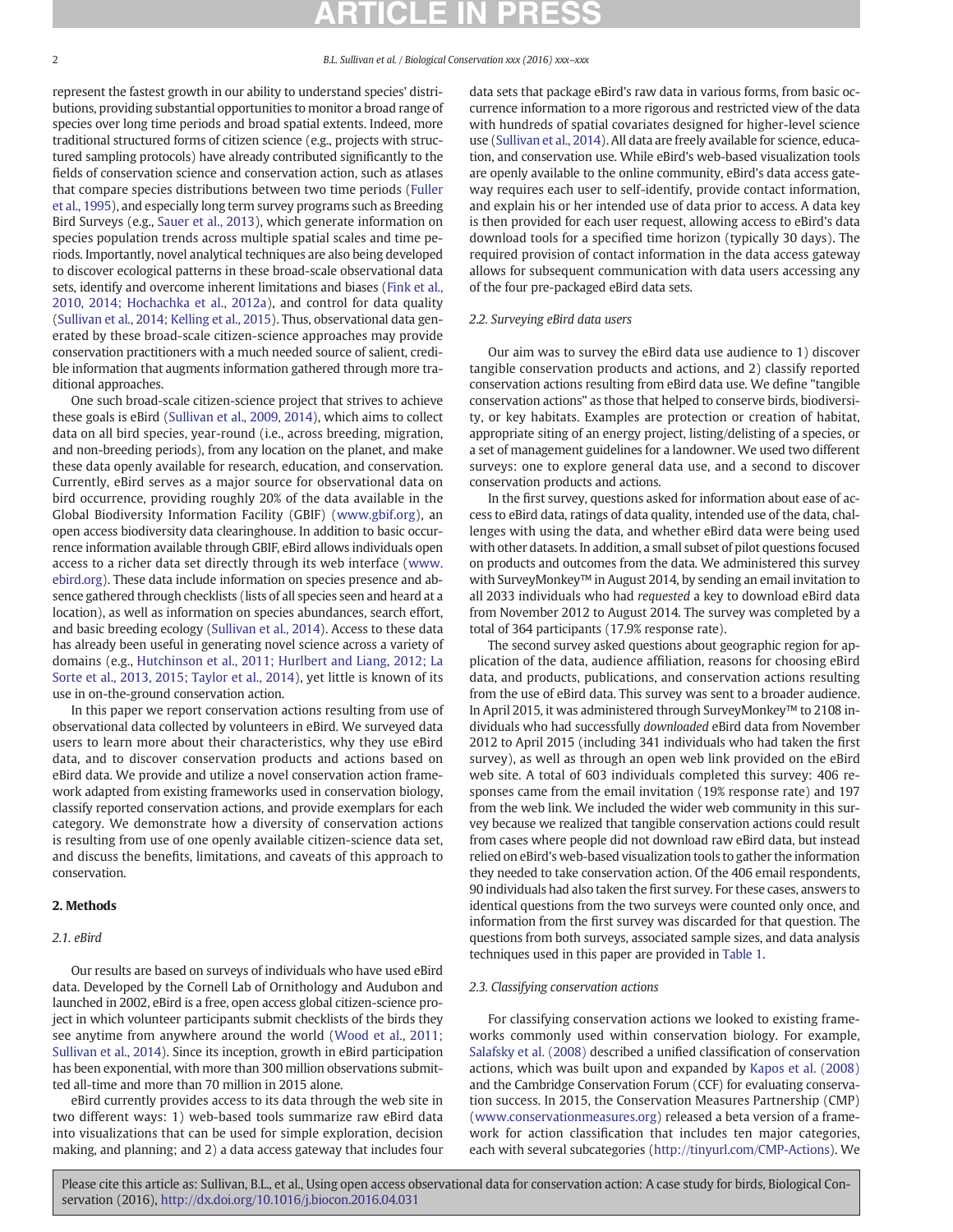#### Table 1

Survey questions presented to surveyed eBird data users.

| Survey questions                                                                                                                                                                                                                                                                                                                                                                                            | Response type                  | N   | Source         | Data analysis                                                            |
|-------------------------------------------------------------------------------------------------------------------------------------------------------------------------------------------------------------------------------------------------------------------------------------------------------------------------------------------------------------------------------------------------------------|--------------------------------|-----|----------------|--------------------------------------------------------------------------|
| How do you identify your primary research discipline, field of study, or interest<br>$area(s)$ ? (Please check all that apply.)                                                                                                                                                                                                                                                                             | Fixed responses with other     | 364 | Survey 1       | Frequency                                                                |
| If the data were used for research, please describe the focus of the research.                                                                                                                                                                                                                                                                                                                              | Fixed response with other      | 226 | Survey 1       | Frequency                                                                |
| Was eBird the primary data set used in your study?                                                                                                                                                                                                                                                                                                                                                          | Fixed response                 | 444 | Survey 1       | Frequency                                                                |
| What $region(s)$ of the world best describes the general location of your analysis<br>or research interest?                                                                                                                                                                                                                                                                                                 | Fixed responses with other     | 457 | Survey 2       | Frequency                                                                |
| Did you request eBird data to use as a                                                                                                                                                                                                                                                                                                                                                                      | Fixed responses with other     | 710 | Survey 1 and 2 | Frequency                                                                |
| Why did you decide to use the eBird data set in your analysis?                                                                                                                                                                                                                                                                                                                                              | Open text                      | 617 | Survey 1 and 2 | Qualitative coding for similar concepts                                  |
| Can you describe any product resulting from downloading or analyzing the<br>data (e.g., publication, regulatory action, curriculum, etc.)?                                                                                                                                                                                                                                                                  | Open text                      | 230 | Survey 1       | Qualitative coding for similar concepts                                  |
| Please mark any products resulting from downloading or analyzing the data.<br>(Please check all that apply.)                                                                                                                                                                                                                                                                                                | Fixed responses                | 434 | Survey 2       | Frequency                                                                |
| If the analysis resulted in a publication, where was your research published?<br>(Please check all that apply.)                                                                                                                                                                                                                                                                                             | Fixed responses with other 191 |     | Survey 1 and 2 | Frequency                                                                |
| Please describe any documented conservation outcomes resulting from your<br>use of eBird data or what you hope will result from your eBird data analysis                                                                                                                                                                                                                                                    | Open text                      | 115 | Survey 1       | Qualitative coding for conservation<br>science and action categorization |
| Did your use of eBird data result in tangible conservation outcomes? We define<br>'conservation outcomes' as actions resulting from eBird data use that helped<br>conserve birds, biodiversity, or key habitats. Examples could be protection or<br>creation of habitat, better siting of a renewable energy project, listing/delisting<br>of a species, or a set of management guidelines for a landowner. | Open text                      | 426 | Survey 2       | Qualitative coding for conservation<br>science and action categorization |

reviewed all three of these schemes and modified them to create a framework for classifying conservation science and action within citizen science (Fig. 1). We excluded some categories from our analysis (e.g., Awareness Raising; Law Enforcement and Prosecution; Livelihood, Economic, and Moral Incentives; Education and Training; and Institutional Development) because these did not fit our definition of "tangible conservation outcomes" and are difficult to track and measure.

The framework in Fig. 1 presents six categories of conservation science and actions, described below:

- Research and monitoring: actions aimed at providing data needed to inform conservation decisions, such as population size or trends, distribution, habitat preferences, and limiting factors. Approaches include survey, inventory, monitoring, remote sensing, mapping, and development of new technologies.
- Conservation planning: actions aimed at creating a comprehensive plan to protect species or sites, such as identifying a portfolio of sites for protection or specific actions that can be taken to ameliorate threats limiting populations.
- Site/habitat management: actions directly manipulating, managing, or restoring structural and/or floristic features at a particular site or habitat.
- Species management: actions directly manipulating populations

and/or individuals, such as clutch management or captive breeding. • Site/habitat protection: actions taken to identify, create, designate, or

elevate a specific site or habitat to some form of protected status. • Law, policy, and regulation: actions taken to establish frameworks within the processes of government, civil society or the private sector that make conservation goals official or facilitate their accomplishment; may include development, implementation and/or enforcement of legislation, management plans, policy statements for government decision making, and trade regulations, among others.

#### 2.4. Data analysis

In this analysis, we aggregate survey responses from individuals representing academia, governmental agencies, non-profit organizations, corporations, and private citizens who used eBird data. For quantitative and categorical questions asked with fixed responses, we report basic frequencies.

Before coding and quantifying reports of conservation science and action, we first assessed whether a survey response met our criteria for inclusion as a tangible conservation action. For example, we did not include actions that were hoped for, but had not happened, or



Fig. 1. Framework for classifying conservation science and action resulting from citizen-science, modified from several existing frameworks. Numbers represent conservation actions  $(N = 159)$  stemming from the use of eBird data, as reported by survey respondents and classified by the authors.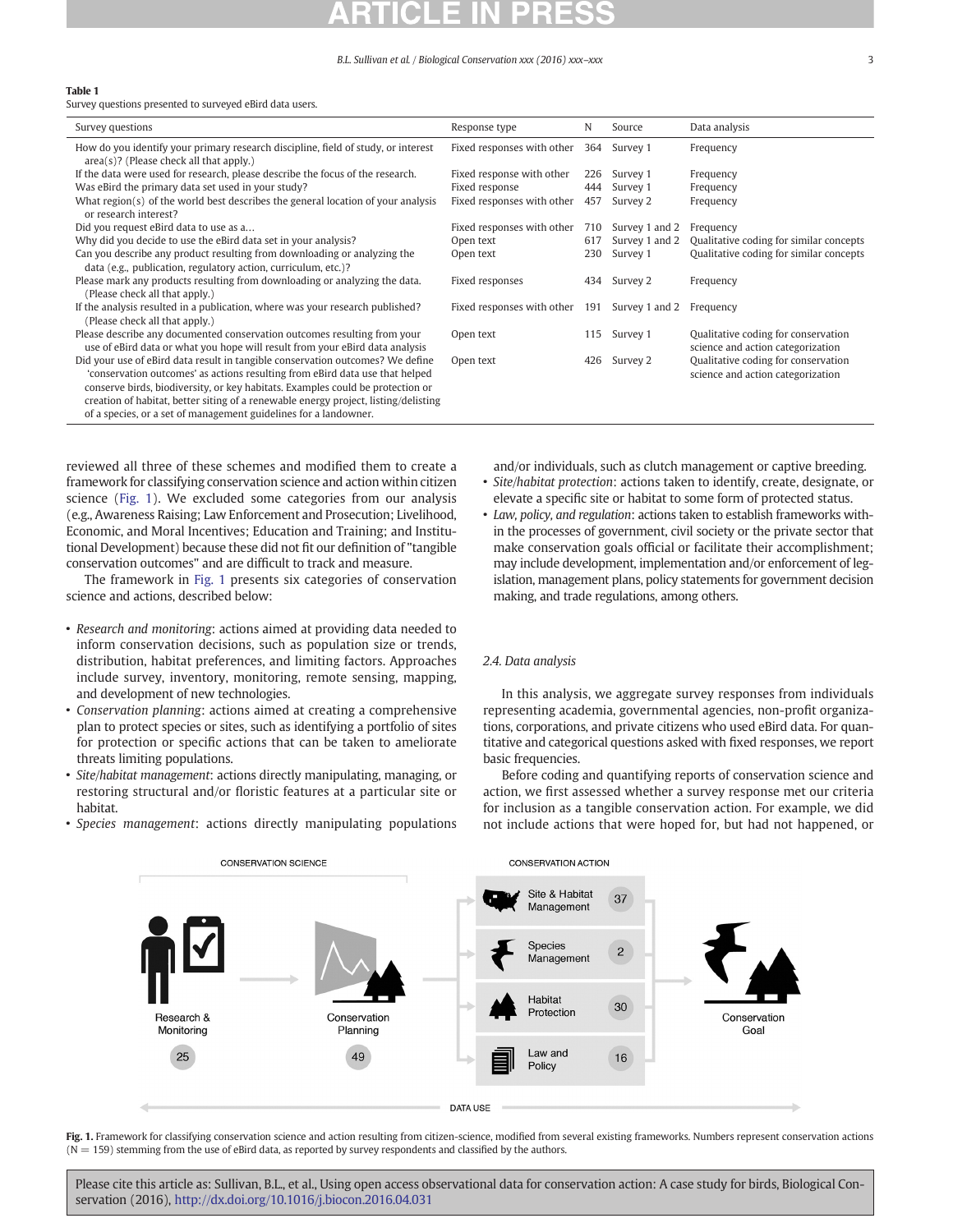actions that were not tangible, such as those related to public education or raising awareness of conservation. Some respondents reported multiple actions in the same response; these were separated out and each counted individually. In many cases we wrote to survey respondents for additional information to clarify how eBird data were used. The actions that met our criteria were then classified according to one of the six classification actions listed above. For each reported action, two coders went through each entry. If there was disagreement among coders, a dialogue ensued until consensus on a particular classification was reached. For other qualitative questions with open text responses, we analyzed responses and grouped them into themes, depending on the question. All questions discussed in this paper are listed in Table 1.

#### 3. Results

### 3.1. Data use audience

Data from the first survey revealed that respondents' field of study was heavily dominated by ornithology and ecology. Nearly all research focused on understanding species distribution, occurrence, and abundance. From Survey 2 we learned that eBird was cited as the primary data set used in 48% of reported research use. Most of the research occurred in North America (77%), followed by South America (9%), and Central America (7%), with the remainder of responses spread across the rest of the world. Respondent affiliations aggregated from both surveys were varied, with 30% stating they used eBird data as private individuals, followed by students (undergraduate, graduate, and post docs — 19%), government employees (16%), NGO employees (14%), academic researchers (12%), and teachers (2%).

When asked why they chose eBird as a data source, respondents from both surveys cited its spatially explicit nature and its comprehensive coverage of all species, year-round, at large scales as being important. eBird's high data volume, open accessibility, and data quality were also cited as benefits (Table 2).

### 3.2. Data use products/outputs

When asked about products from data use, over a third of respondents entered conservation or management plan as the most common product. Other products, in descending order included: maps or data visualizations, publication, database, environmental assessments, and decision support tools. Several other less common products included posters, checklists, outreach materials, grant proposals, status reports for listing/de-listing species, curriculum materials, mobile software apps, and interactive exhibits. The complete list of products stemming from eBird data use is presented in Table 3. When asked where their research was published (if at all), 30% of respondents reported gray literature, followed by peer-reviewed publications (25%). Another 19% of respondents had submitted something but it was not yet published; 18% reported publishing in popular literature; and 8% used the data in a thesis or dissertation.

#### Table 2

### Eight common themes generated from the question "Why did you decide to use the eBird data set in your analysis?", coded as the count of mentions of each theme across all survey responses ( $N = 617$ ).

| General themes                                  | Count of mentions |
|-------------------------------------------------|-------------------|
| Comprehensive (all species/year-round coverage) | 170               |
| High data volume                                | 101               |
| Ease of data access                             | 78                |
| Rigorous data quality processes                 | 69                |
| Data currency (timely and relevant)             | 46                |
| Best/only data source available                 | 44                |
| Geo-referenced data                             | 43                |
| Ease of use ( <i>i.e.</i> , data format)        | 24                |
|                                                 |                   |

### 3.3. Documented conservation actions

Respondents reported 45 tangible conservation actions in the first survey, and 114 in the second survey, resulting in a total of 159 tangible conservation actions. Our framework for describing the process by which citizen-science data are used in both conservation science and conservation action is presented in Fig. 1. The numbers in the figure represent the total number of reported actions (within each category from surveys 1 and 2). Although the framework is presented linearly, we note that there is complexity, variability, and feedback throughout the process, especially as it pertains to how and when data are used. Below we provide an overview of the general patterns for each of the described conservation action categories, along with one reported exemplar for each. Additional exemplars can be found in Appendix A.

### 3.3.1. Research and monitoring

Research and monitoring include basic and applied research to support biodiversity conservation work. Information on species status and distribution are the building blocks of any conservation assessment or plan. Survey data elicited 25 reported actions fitting this category, including research to describe diversity patterns of avifauna of northeast Mexico, document species distributions for conservation targets under the Agreement on the Conservation of Albatrosses and Petrels (ACAP), and estimate local population extirpations in the northern Andes.

3.3.1.1. Developing the IUCN Red List of Chile's threatened bird species. For the last 30 years, conservation practitioners in Chile have been cataloging the country's flora and fauna into the International Union for Conservation of Nature's (IUCN) conservation categories. However, many species lack assigned categories or have been identified as being Data Deficient (DD) due to lack of data, which precludes them from being considered in conservation plans by the Ministry of Environment of Chile (MMA in Spanish). In 2012, the Centro de Estudios Agrarios y Ambientales and the Red de Observadores de Aves y Vida Silvestre de Chile (Chilean Birding Network) began a project funded by MMA to generate and discover new information on 30 species cataloged as DD. Among these were 7 species of birds: Cinnamon Teal (Anas platalea), Short-eared Owl (Asio flammeus), Tamarugo Conebill (Conirostrum tamarugense), Black Rail (Laterallus jamaicensis), Red-legged Cormorant (Phalacrocorax gaimardi), Ticking Doradito (Pseudocolopteryx citreola), and Rufous-legged Owl (Strix rufipes). Updated maps with the distribution and abundance of each species were generated using data from biological collections, published historical records, eBird, and new field data, as well as new biological information (e.g., reproduction, population trends, threats). For the 7 bird species 3364 records were obtained, with 94% of these contributed by eBird. MMA currently uses 'eBird Chile' as one of the main sources of information for classifying bird species'

#### Table 3

Survey respondents ( $N = 437$ ) reported a multitude of products that used eBird data.

| Product type ( $N = 434$ )                    | Percent of<br>respondents | Response<br>count |
|-----------------------------------------------|---------------------------|-------------------|
| Conservation or management plans              | 31                        | 138               |
| Maps or data visualizations                   | 29                        | 127               |
| Publication                                   | 21                        | 92                |
| Database                                      | 21                        | 91                |
| Environmental assessments                     | 21                        | 89                |
| Decision support tool                         | 20                        | 86                |
| Poster or presentation                        | 18                        | 78                |
| Publicly available checklists                 | 12                        | 50                |
| Outreach materials                            | 12                        | 50                |
| Policy or regulatory actions                  | 10                        | 42                |
| Grant proposal                                | 8                         | 35                |
| Status reports for listing/de-listing species | 8                         | 35                |
| Curriculum materials                          | 7                         | 28                |
| Conservation easement justification           | 5                         | 23                |
| Mobile software application                   | 2                         | 8                 |
| Interactive exhibit                           |                           | 6                 |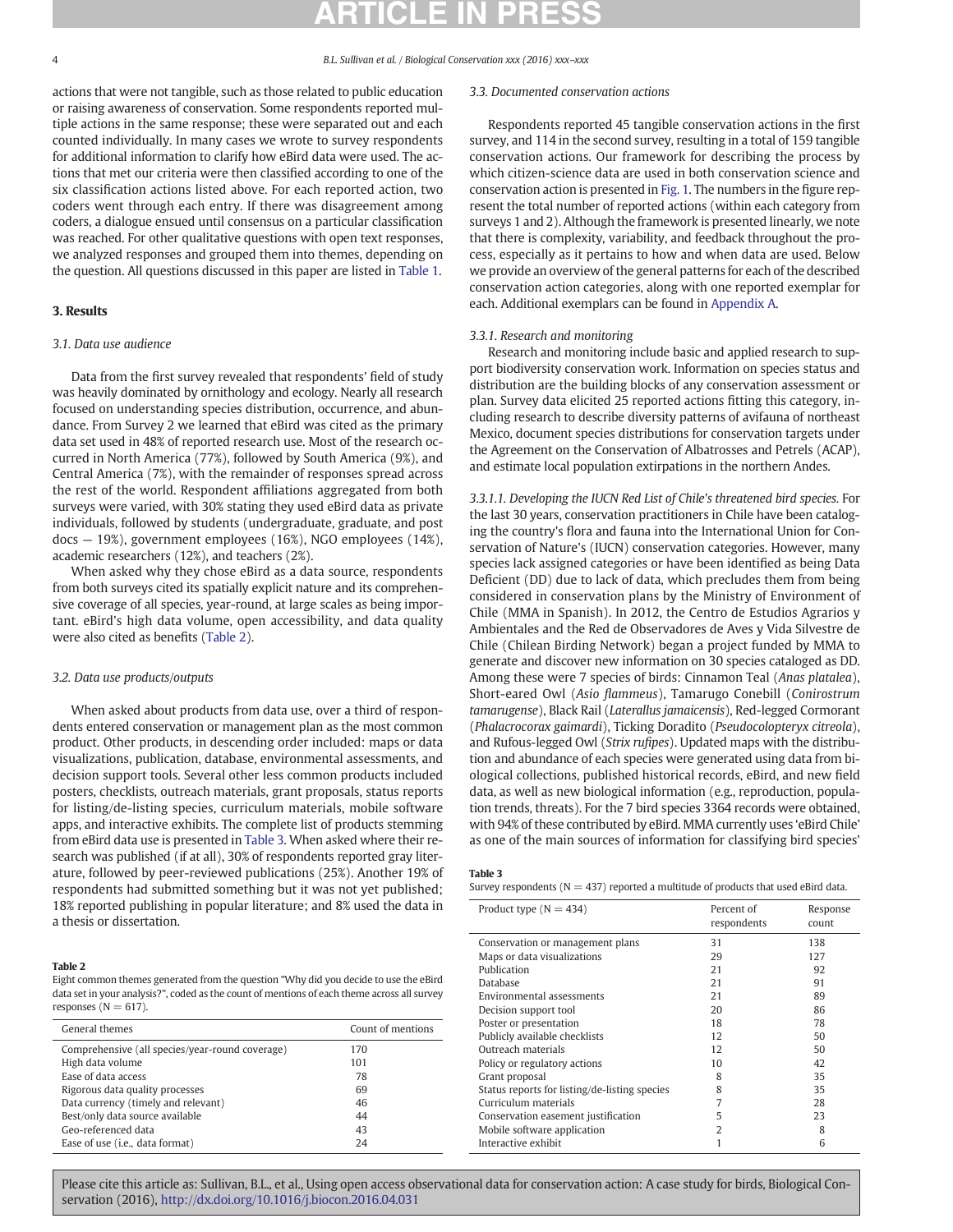conservation statuses, requiring researchers who support these processes to include eBird records in every analysis.

#### 3.3.2. Conservation planning

Conservation goals are most effectively articulated and achieved by way of careful, data-driven planning. eBird data are being incorporated into conservation planning processes mainly in the form of information determining species status assessments, both as a primary and supplemental data source. Examples from the 49 reported conservation planning actions in this category include identifying priority areas for conservation in southern Ecuador, setting biological goals, objectives and conservation measures for Gila Woodpecker (Melanerpes uropygialis) in California, and informing decisions regarding allocation of conservation funding for waterfowl on the northern Great Plains.

3.3.2.1. Partners in flight species assessment of North American birds. Partners in Flight (PIF) has developed bird conservation plans at state, ecoregional, national, and continental scales (e.g., Rich et al., 2004), all based on a common species assessment process and database (Carter et al., 2000; Beissinger et al., 2000; Panjabi et al., 2001). PIF species assessment ranks species' vulnerability across a set of factors including range size, population trend, and the importance of a given area to the species' overall conservation; until recently these rankings were derived largely using data from the North American Breeding Bird Survey (BBS), a citizen-science data set managed by the U.S. Geological Survey (Sauer et al., 2013). As part of a 10-year revision of the PIF North American Landbird Conservation Plan (Rich et al., 2004), PIF is currently using eBird to develop area importance ranking scores for the non-breeding season for all North American landbirds across Bird Conservation Regions (BCRs: http://www.nabci-us.org/bcrs.htm) and Latin American countries. The eBird analyses allowed, for the first time, the ability to rank regions of highest importance for migratory species during migration seasons and winter. As an example, both BBS and eBird identified the Appalachian Mountains and Piedmont BCRs as having the highest relative breeding densities of Wood Thrush (Hylocichla mustelina), while eBird data also made it possible to identify Belize, Guatemala, and the Mexican Caribbean Lowlands BCR as most important for this species in winter.

### 3.3.3. Site/habitat management

Land protection alone is often not sufficient to ensure the persistence of a species, hence, most conservation initiatives recognize the need to manage or restore specific habitat attributes at important sites. Effective habitat management requires that land managers make informed decisions based on the best available data across a range of scales — from relatively small areas (e.g., a state park) to broad landscapes (e.g., states). eBird data are being used in land management decision-making processes mainly as a source of species occurrence information, especially site-based spatial and temporal occurrence. A total of 37 reported conservation actions fell into this category. Examples included modifying mowing practices to avoid grassland breeding birds, optimizing timing of prescribed burns to reduce avian impacts, and marking powerlines to avoid avian collisions in primary movement corridors for conservation targets.

3.3.3.1. Siting communications infrastructure to minimize potential impacts to birds, USA. The Federal Communications Commission (FCC) is the federal nexus between the communications tower industry and the United States Fish and Wildlife Service (USFWS). In considering effects that communications towers have on endangered species and certain species of migratory birds, the FCC uses online databases, such as the USFWS Information for Planning, and Conservation (IPaC), to provide spatial data on the potential presence of these species. However, the FCC may also need site-specific information to determine if a project may have adverse effects on protected species. eBird serves as a supplementary online database to determine if protected bird species have been observed near a proposed tower site, which can be particularly important when considering species not tracked by IPaC, such as Bald Eagle (Haliaeetus leucocephalus), Golden Eagle (Aquila chrysaetos), and prairie and sage grouse species (Tympanuchus/Centrocercus sp.). eBird augments field surveys and federally/state funded online databases, improving the likelihood that the presence of protected bird species would be considered in communications tower siting.

#### 3.3.4. Species management

Species or population management involves actions that directly affect the demography of a specific species. Most of this conservation work involves a hands-on field approach relying on direct human intervention rather than observational data-based decision making, so it is perhaps unsurprising that only two reported conservation actions from eBird data fell into this category, both involving nest box placement for conservation targets.

3.3.4.1. Waterfowl nest box placement in British Columbia, Canada. Nest boxes can help increase the breeding success of many species of cavity-nesting waterfowl. The Rocky Mountain Naturalists club recently used data submitted to eBird when considering duck nest box placements at Elizabeth Lake in Cranbrook, BC. Elizabeth Lake is an eBird Hotspot with more than 339 complete eBird checklists, many of which were generated by the club's regular field trips. eBird data were critical for discovering information on species composition as well as migration and nesting phenology. eBird data helped inform the club about which duck species were present and the right boxes to provide at the most critical times of the year to increase the likelihood of breeding success.

#### 3.3.5. Site/habitat protection

Site and habitat protection is a critical component of any conservation strategy. Conservation work in this category involves actions that legally or formally protect sites, roughly equivalent to the IUCN site categories I–VI (Dudley, 2008). A total of 30 reported conservation actions fell into this category. Most cases involved using species occurrence data used to show the biological and conservation significance of a particular site, thereby allowing it to be identified, elevated, or officially protected. For instance, eBird data were used in the conversion of a former golf course to parkland, land acquisition prioritization by a land trust, and designation of areas as Important Bird Areas (IBAs), as well as elevating the global rankings of several IBAs.

3.3.5.1. Protecting sites of high conservation value, Wellington, NZ. New Zealand's Resource Management Act (1991) requires regional councils to identify "ecosystems and habitats with significant biodiversity values" as part of a wider requirement to promote the sustainable management of each region's natural and physical resources. To this end, the Greater Wellington Regional Council has prepared a Natural Resources Plan, in which 52 sites with significant habitat values for indigenous birds have been listed. The inclusion of these 52 sites is the culmination of 2–3 years' work by a panel of local ornithologists reviewing available data sets describing the distribution and abundance of indigenous birds across the Wellington region. They applied these data against a set of criteria describing thresholds above which a site is deemed to be "significant". Since the launch of eBird in New Zealand in 2008, some 100,000 records have been accumulated for the Wellington region, describing the distribution and abundance of 173 bird species. Using these data, the ornithologists working on Wellington's Natural Resources Plan were able to use the proportions of checklists submitted for particular sites to quantify the diversity of resident and migrant (as opposed to vagrant) bird species using particular sites, and in some cases to estimate the proportion of the regional populations of target species that regularly utilize these sites. In the past, this type of work was often based on a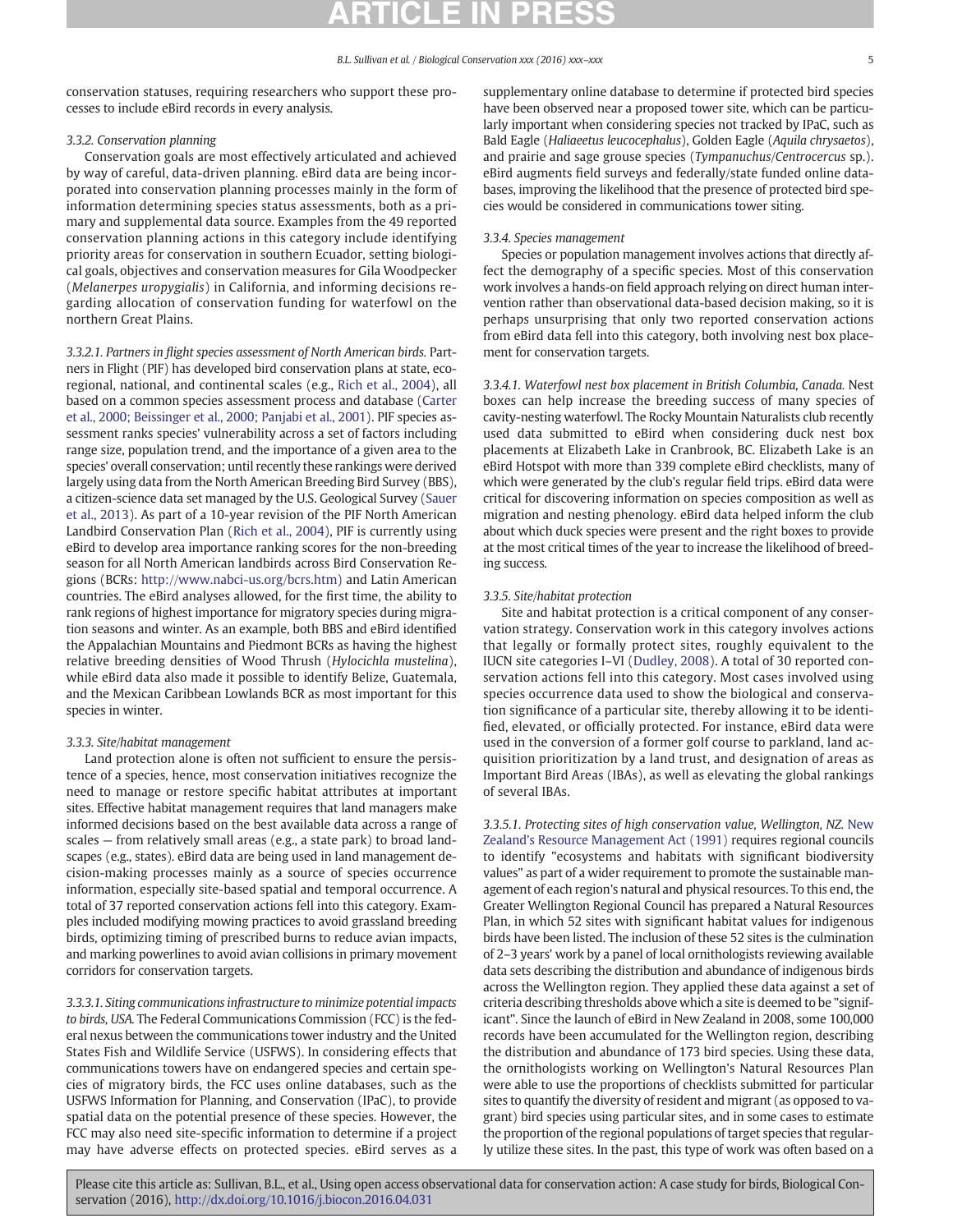combination of the expert opinions of local ornithologists and relatively sparse survey data. The identification of these 52 sites was accomplished through an evidence-based approach, with a clear link formed between the final list of sites included in the Natural Resources Plan, the criteria used to identify them, and the data used to demonstrate that these sites met the criteria. This enabled ornithologists to identify new sites that had previously been deemed "data deficient" based on evidence in addition to expert opinion. The justification for including many of these sites now can be more readily explained to landowners, developers, and other government agencies than at any time in the past. As a result of this network of 52 sites being listed in the Wellington region's Natural Resources Plan, landowners, companies, or agencies applying for a consent under the Resource Management Act to carry out an activity at any of these sites face much stricter requirements to demonstrate that their activities have minimal adverse effects on the bird values present, before receiving permission to carry out their activities.

### 3.3.6. Law, policy, and regulation

Developing, implementing, or enforcing laws, policies, and regulations to protect biodiversity also yields conservation impacts. Data can be used to enforce laws that stop development, inform everyday decisions made by conservation practitioners, establish new laws and regulations, and support the listing or delisting of a conservation target. Respondents reported 16 conservation actions in this category, ranging from actions that helped stop proposed local developments, to halting wind energy siting in areas of high potential impacts to birds, to highlevel legislative processes involving the listing or delisting of threatened and endangered species.

3.3.6.1. Listing the rufa Red Knot as a threatened subspecies. eBird is one source of data used by the US Fish and Wildlife Service (the Service) to document seasonal patterns of occurrence of a species as part of the listing process for threatened or endangered status. In the case of the rufa Red Knot (Calidris canutus rufa), data from consistent long-term surveys were available from only a few locations, with most breeding and nonbreeding areas poorly or inconsistently covered. For such areas, eBird data was one of several primary data sources in the Service's effort to use the best available data and science to assess the status of this species. In the final listing rule (Federal Register Vol. 79, No. 238, p. 73731), the Service noted that eBird is based on citizen science, which can be scientifically rigorous, for example by employing data quality control protocols to minimize the risk of mistaken bird identification. Although the Service acknowledged that sampling biases toward more popular bird-watching locations can limit eBird's ability to track long-term population changes, it also recognized that eBird provides the only available data source for Red Knot occurrence information in many parts of the species' range.

#### 4. Discussion

Our study shows that conservation practitioners, as well as private individuals, use broad-scale observational data sets, like eBird, for conservation planning and action. Furthermore, open access to observational citizen-based data sets may reduce the "knowledge to action" gap that is typically prevalent in the conservation arena. The scale, availability, and comprehensive nature of these data provide the flexibility to serve as a primary data source in areas where more standardized data are lacking, as well as supplemental data that fills spatial and temporal gaps around more structured surveys. Projects like eBird offer the conservation community access to salient, credible, broad-scale information that can be used in conjunction with other approaches and applied to everyday conservation problems. eBird's core tenet of providing open and free access to data is key to its conservation use, allowing a broad array of users across many disciplines to use the data however they choose.

#### 4.1. Audience and motivations

eBird participation is heavily skewed toward North America when viewed through a global lens, and this explains why many of our conservation outcome exemplars are from that region. eBird was launched globally in 2010 (Sullivan et al., 2014), and international growth has been rapid (if spatially uneven), with a 70% annual increase in eBird submissions outside of the United States from 2012 to 2014. Bringing eBird to a global scale requires intensive partnership-building and community outreach, and realizing the project's global vision will require time, sustained resources, and institutional support. What seems obvious, however, is that in places around the world where eBird is functioning at a high level (e.g., lots of participation and consistent data quality/review processes), the conservation community is paying attention and beginning to use these data to help solve real world conservation challenges. It will be important to track the geographic spread of conservation actions achieved as the data set becomes increasingly global.

Surprisingly, private individuals downloaded more data than any other audience, typically using the data to inform issues at the local and regional levels. Many of the reported actions had to do with protecting local parks or natural areas or preventing further development in altered landscapes. This is an important finding because grass-roots conservation actions are typically associated with smaller, localized projects, and rarely attributed to large-scale global projects (Wiggins and Crowston, 2011). Additionally, widespread use of data by private individuals suggests that this data set is useful to the layperson, perhaps overcoming the often-cited knowledge to action barrier, and the suggestion that access to the 'best available science' might be overly complicated or impractical (Cook et al., 2013; Sunderland et al., 2009).

eBird is used for conservation because of its quality, accessibility, and comprehensiveness (all species; large geographical scale; year-round). This combination of features has allowed it to be used as the root or as a supporting data set in the conservation actions described in this paper. This list of qualities complements those in the knowledge to action gap literature (i.e., salient, credible, and legitimate; Cook et al., 2013) with its emphasis on the ease of access and usability. Having access to a voluminous and rapidly growing, well-curated set of freely available data on bird distribution and abundance is essential in bird conservation initiatives. eBird is novel in making these kinds of data easily accessible to anyone for any species in any location around the world.

#### 4.2. Products

A diverse range of products has been created using eBird data. They include curriculum and outreach materials, environmental assessments, conservation plans, and interactive exhibits. The dissemination of such diverse products demonstrates the broad utility of the eBird data set and increases exposure of eBird and citizen science to potentially new audiences. Additionally, 60% of publications based on eBird data appeared in either gray or popular literature, further increasing the potential to reach new and diverse audiences. Although outside the scope of this paper, there could be value in tracking and measuring the conservation impacts of products and publications that are disseminated outside of scientific and academic circles.

### 4.3. Actions

While many citizen-science projects strive to achieve conservation goals, few projects have documented and reported demonstrable conservation actions. Project scope and scale vary widely, ranging from local or regional scale projects designed to answer a specific question or to address an immediate threat, to global scale projects that gather massive amounts of information with no single a priori hypothesis, making data available to a broad and diverse constituency of data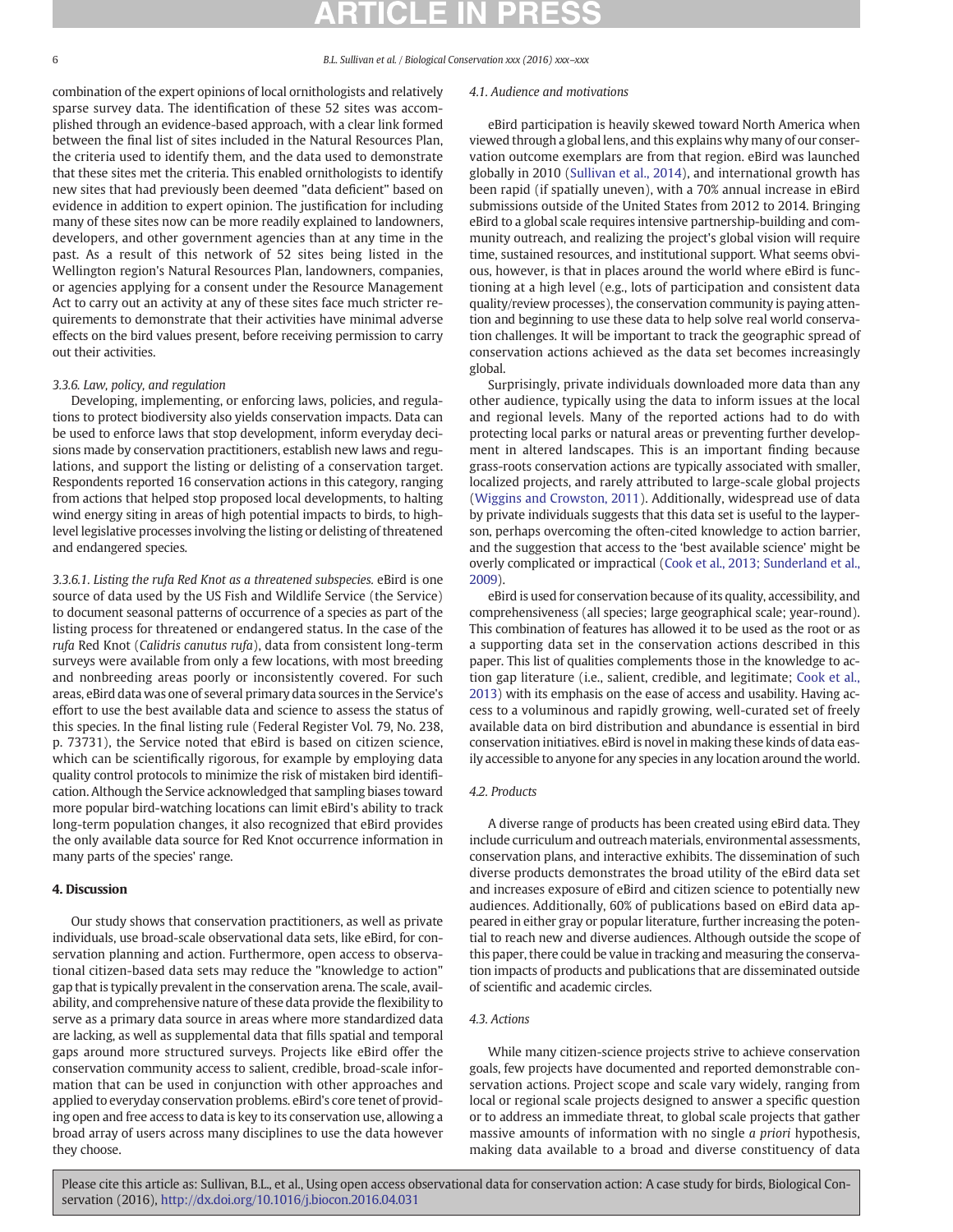users. Following broad-scale observation data from collection processes through to conservation action can be a challenge and currently, open access to data generally means that data providers have decreased knowledge about data use and little information about specific conservation actions resulting from use of their data. For example, while GBIF reports more than 22,000 downloads of eBird data, we do not know whether any of these downloads resulted in analyses that led to conservation action. To document the role of data like these in conservation actions, it is critical to follow-up with data users, after the point of data access, to learn about broader impacts.

Our analysis reveals that eBird data are used extensively for building the knowledge base of conservation science, especially through research and monitoring and conservation planning. We were surprised by how often eBird data were used to influence conservation action, mostly through site and habitat management ( $n = 37$ ), habitat protection ( $n = 30$ ), and law and policy ( $n = 16$ ), which are considered to be ultimate, on-the-ground conservation actions. We were not surprised that use directly for species management was less common  $(n = 2)$ , because such actions typically require in-depth knowledge about individuals and population sizes at a very fine scale. Additionally, we saw examples of conservation action that perhaps are unique to use of open-access observational data. For example, we learned of several actions involving private citizens using eBird data to halt building projects such as residential development and wind turbine siting (in local areas). These examples provide preliminary evidence that citizen-science data can have practical utility for individuals, and increase the potential to further democratize science for society.

In addition to providing evidence that citizen-science can yield true conservation actions, we demonstrate how using a framework of categories for classifying conservation science and action within citizenscience is useful for tracking and measuring the impacts of citizenscience data collection efforts. We encourage other projects to conduct their own investigation of conservation actions stemming from data use using this framework, and to publish these findings so that we can better understand how citizen-science does or does not influence conservation more broadly. Furthermore, using a common framework to classify conservation action outside the citizen-science domain would allow for a better understanding of which types of efforts are most effective, the characteristics of those efforts, or predictors of effectiveness. Our results also raise interesting questions about the relative frequency of various categories of conservation actions in the global conservation arena. Such information could provide a useful benchmark for understanding how various types of conservation science knowledge (e.g., citizen-science) contribute to, and complement each other in, influencing conservation impacts and overcoming the knowledge to action gap.

#### 4.4. Caveats for data use

Measuring ecological patterns and predicting their responses to environmental change is not an exercise in curiosity. Today, it is an essential task for understanding the causal effects that human activities have on earth's natural systems, and for developing science-based environmental policies. The data required to inform policy may need to be gathered at continental spatial extents and across the year (Marra et al., 2015). In order to gather data at such scales, eBird uses protocols that may be relatively unstructured in order to engage a larger number of observers (Hochachka et al., 2012a). Because these protocols do not control for several sources of error and bias during the process of data collection, these sources of noise need to be accounted for during data management (Sullivan et al., 2014) and analyses (e.g., Kelling et al., 2015). Failure to account for biases in the data that are collected can lead to inaccurate conclusions.

Based on our own experience in controlling sources of noise within the data from eBird, we have created resources intended for wider use. The results of automated and human screening of the observations (Sullivan et al., 2014) feed into the data that are used internally and publically distributed: only observations that have been validated become part of data products. eBird is a "living" database in which any record can be reviewed and validated or invalidated in light of new information; thus, new versions of the data do not simply add new records, but instead represent a complete re-assembly of the data being distributed. Our own work has shown that variation in the observation process (e.g., duration of observation periods, distances traveled, and time of day) affects the probability that birds will be detected, and thus variation in the observation process needs to be described in the models used to analyze eBird data. All of the factors that we have identified as relevant have their information included in the data that are distributed, and the processes that we use to incorporate this information in models are described in publications based on our uses of the data (e.g., Fink et al., 2010; Johnston et al., 2015). Additionally, we actively work to develop new methods for reducing the effects of noise within eBird's data, and publish descriptions both of specific new methods (e.g., Hochachka et al., 2012a; Johnston et al., 2015; Kelling et al., 2015) as well as more general discussions of using data from eBird and similar sources of data (e.g., Hochachka et al., 2007, 2012b; Munson et al., 2010). Our practices for controlling for noise during analyses are now standardized sufficiently that at the time of writing this paper we are planning the creation of an additional resource: whitepaper-style documents describing our recommendations of best practices for use of the data products that we distribute.

### 5. Conclusion

The aspiration of most well-conceived citizen science efforts is not simply data collection, but rather use and application of data to broader societal issues, education, or environmental management. Here we demonstrate how one well-curated, openly available data set has created a broad array of conservation actions. Citizen-science data are now being used in real-world conservation scenarios to inform management, protection, and legal issues. Further, these data are openly available to anyone on a global scale, providing new opportunities for evidencebased, conservation decision-making. When applied with appropriate care and with data use caveats taken into consideration, citizenscience data can serve as a stand-alone data source or complement more rigorous scientific approaches by filling in spatial and temporal gaps. In many places around the world rigorous data sets do not exist for informed conservation decision-making, and in these cases citizenscience approaches to data collection may offer conservation practitioners the 'best available data' to address a specific conservation need. Although broad-scale surveillance monitoring projects such as eBird have known and documented limitations, we argue that realtime sampling of the world's bird populations by human sensors provides conservationists with a cost-effective way to keep a collective finger on the pulse of bird populations around the world, at a scale never before possible. This approach provides new opportunities for analysis that combine these data with those collected by an increasingly diverse array of autonomous sensors in the environment. As data volume grows and data quality improves, broad-scale, multidisciplinary data use should likewise grow, as will the importance of citizen science in addressing the ever-increasing challenges in biodiversity conservation.

#### Acknowledgments

We thank all participants in eBird's data use surveys, especially those who took the time to provide detailed accounts of their projects in the data use exemplars section of this paper (names cannot be provided because the survey was 'confidential' — IRB Protocol ID # 1504005511). Thanks also to the thousands of eBird participants around the world who serve as the engine for the eBird enterprise, and the hundreds of regional editors who volunteer their time to review incoming data. We thank our international partners. John Fitzpatrick, Hugh Possingham,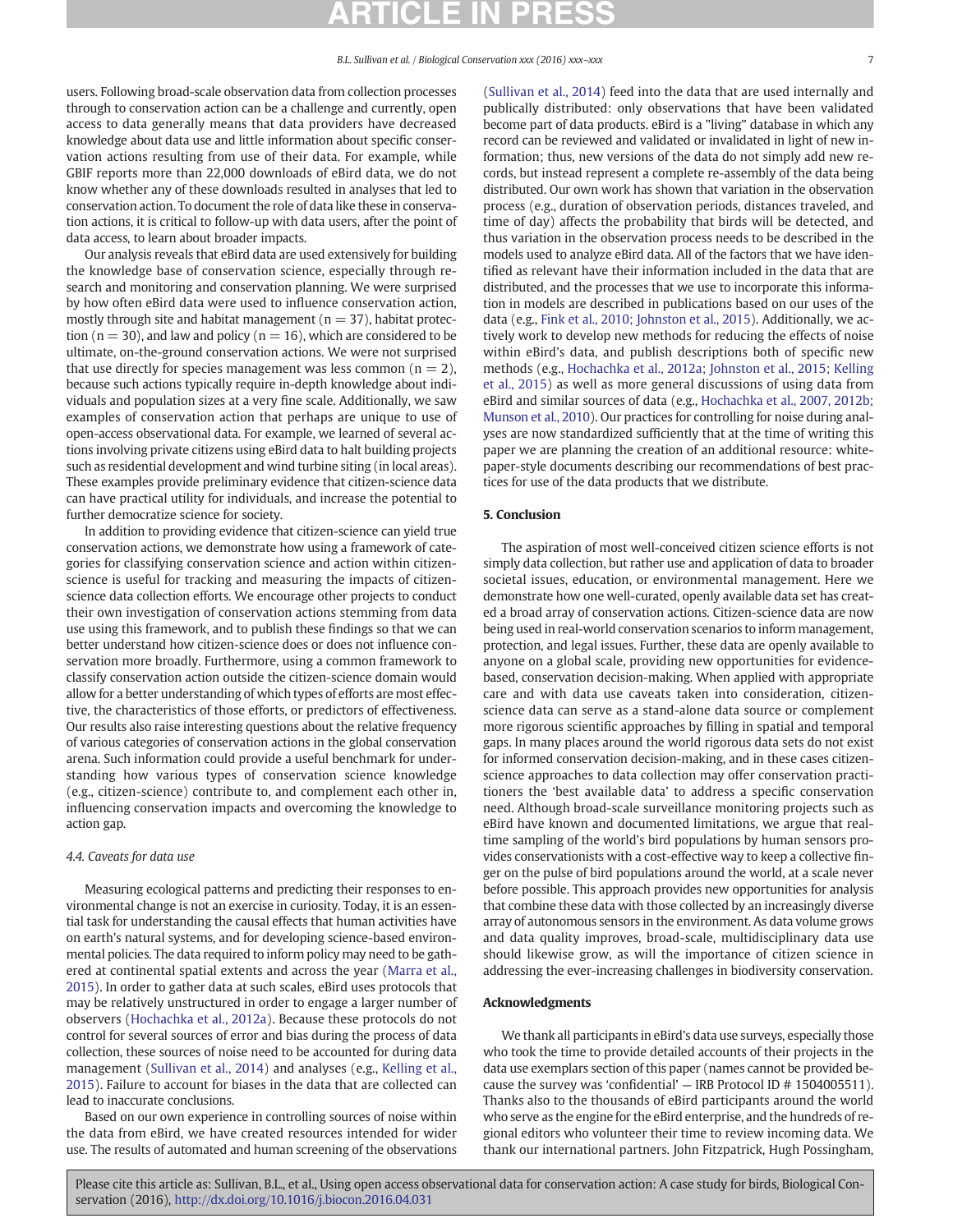and Nick Salafsky provided insight and helpful discussions on the manuscript. We thank Jeff Gerbracht, Tim Lenz, Will Morris, Tom Fredericks, Kevin Webb, David Huffman, Dan Serpiello, and Tim Levatich for their technical work on the project. Multiple facets of this work have been supported by the following National Science Foundation awards: NSF-ISE:0087760, NSF-DBI:1356308. We thank the Wolf Creek Charitable Foundation and the Leon Levy Foundation for continued support. Any opinions, findings, and conclusions or recommendations expressed in this manuscript are those of the authors and do not necessarily reflect the views of our supporters.

### Appendix A. Additional conservation action exemplars

### A.1. Determining species distributions for conservation targets in the Philippines

Hosner et al. (2013) described a new species of Robsonius groundwarbler from the Philippine archipelago. Robsonius are extremely secretive birds known from few localities (38 unique localities among three species), and the limits of their distributions are poorly understood. Hosner et al. used eBird and museum locality data to model Robsonius distributions in order to (1) infer distributional limits and estimate range sizes for each species to inform conservation status assessments, and (2) to identify areas of suitable environmental conditions for future survey effort and formal protection. Hosner et al. made recommendations to the IUCN that the status of R. rabori be changed to "endangered" and that the statuses of R. thompsoni and R. sorsogonensis be set at "vulnerable." Since no protected areas intersected with predicted Robsonius distribution NW of the Cordillera Central they further recommended that surveys for R. rabori focus on this region, and suggested that R. rabori be used as a flagship species to protect forested habitats in this region.

### A.2. Status assessment for the endangered Tricolored Blackbird in the Sierra Nevada foothill grasslands of California, USA

Tricolored Blackbird (Agelaius tricolor) is a near-endemic California species, suffering both long-term and rapid recent population declines, leading to its listing by the State of California as Endangered in 2014. Many studies of the species have focused on populations and agricultural conflicts in the Central Valley, but much less is known about the population segment that nests in grasslands in the lower Sierra Nevada foothills. Airola et al. (2015) led a citizen-science effort in these grasslands in 2014 and 2015 to determine the breeding population size, habitat requirements, reproductive success, and land use conflicts. Birders and biologists surveyed the 5700  $km^2$  study area, and found that nearly a third of the statewide Tricolored Blackbird population was nesting, mostly successfully, in the Sierra foothills. eBird provided a mechanism to locate, nearly in real time, aggregations of Tricolored Blackbirds. In several cases, active nesting colonies were reported in eBird that were not known to the survey team. In other cases, reports of foraging flocks drew the teams' attention to areas where nesting colonies were subsequently found.

#### A.3. Targeting areas of outstanding conservation value in Nova Scotia

The Nova Scotia Nature Trust (NSNT) is a land conservation organization in Nova Scotia, Canada that works with private landowners to protect properties of outstanding conservation value. These private lands are often not well inventoried with regard to biological data relative to government-owned land, despite land ownership in the province being primarily private. NSNT uses eBird data to predict which bird species are likely present on properties of interest for conservation. Volunteers then visit properties of interest and create bird lists, which are added to eBird. NSNT is also notified of new bird data for properties of interest, and these data help contribute to understanding a property's conservation value.

A.4. Updating the Oregon Department of Fish and Wildlife Conservation Opportunity Areas, Oregon, USA

The Oregon Conservation Strategy (OCS) was released in 2006 by the Oregon Department of Fish and Wildlife (ODFW) as part of a US Fish and Wildlife Service effort to have state agencies produce State Wildlife Action Plans (SWAPs). The OCS is a non-regulatory planning document, used by natural resource agencies, conservation organizations, landowners, and others who want to enhance and conserve Oregon's wildlife and habitats. The Strategy prioritizes Strategy Species, Strategy Habitats, Key Conservation Issues, and Conservation Opportunity Areas (COAs), which aim to focus investments in conservation actions onto landscapes where broad fish and wildlife conservation goals can best be met. COAs are delineated through spatial analysis and expert review, and are provided both as maps throughout the OCS and available for download as a GIS spatial data layer. In 2015, ODFW will submit the 10-year revision of the OCS to USFWS, updating it with new science, information, and conservation priorities, and improving COA boundaries using new data sets. The updated COA included observations of Strategy Species, as well as species predicted habitat models, updated Strategy Habitat maps, and a variety of other input data sets that help provide a systematic way to map COAs across Oregon. eBird data provided more than 35,000 new records of Oregon Conservation Strategy Species gathered over the past 25 years. At a time when continued increases in pressures on species and natural resources combine with limited agency resources to undergo intensive monitoring efforts, citizen-based data sources such as eBird play an important role in providing data for statewide conservation applications.

#### A.5. Determining species of greatest conservation need in Delaware, USA

The Delaware Department of Natural Resources Division of Fish and Wildlife recently completed a ten-year revision of the Delaware Wildlife Action Plan, as required by the US Fish and Wildlife Service. Part of the revision process involved improving prioritization of Species of Greatest Conservation Need (SGCN) identified in the plan. In order to accomplish this objective, SGCN were screened to determine species for which Delaware had high responsibility within the Northeast U.S. region, using the best available data (population estimates, area of occupancy (AOO), or extent of occurrence (EOO)). eBird checklist data and mapping products were used as one of several data sources to evaluate whether the state's responsibility for a given bird species exceeded a set threshold that was based on the relative land area ratio of the state to the region as a whole. eBird mapping tools were especially useful in providing a consistent basis for estimating Delaware's contribution to overall regional AOO and EOO for bird species for which state, regional, and/or continental population estimates were unavailable.

### A.6. Optimizing mowing practices for grassland birds, New York, USA

Croton Point County Park is a 504-acre peninsula on the Westchester County Hudson River shoreline in New York, USA. Starting in the 1920s, over 100 acres of this peninsula was converted from tidal marsh to municipal landfill. In the early 1990s this landfill was capped and Saw Mill River Audubon helped convince Westchester County to establish native grassland habitat on the landfill cap. However, over the last two decades proper maintenance of the grasslands has proven to be an ongoing challenge. Croton Point County Park is within the Lower Hudson River Important Bird Area, and as a popular birding spot, the site has good birder coverage and the second highest number of eBird records of any location in the county. eBird data documented that grassland birds otherwise uncommon in the region (e.g., Grasshopper Sparrow (Ammodramus savannarum), Savannah Sparrow (Passerculus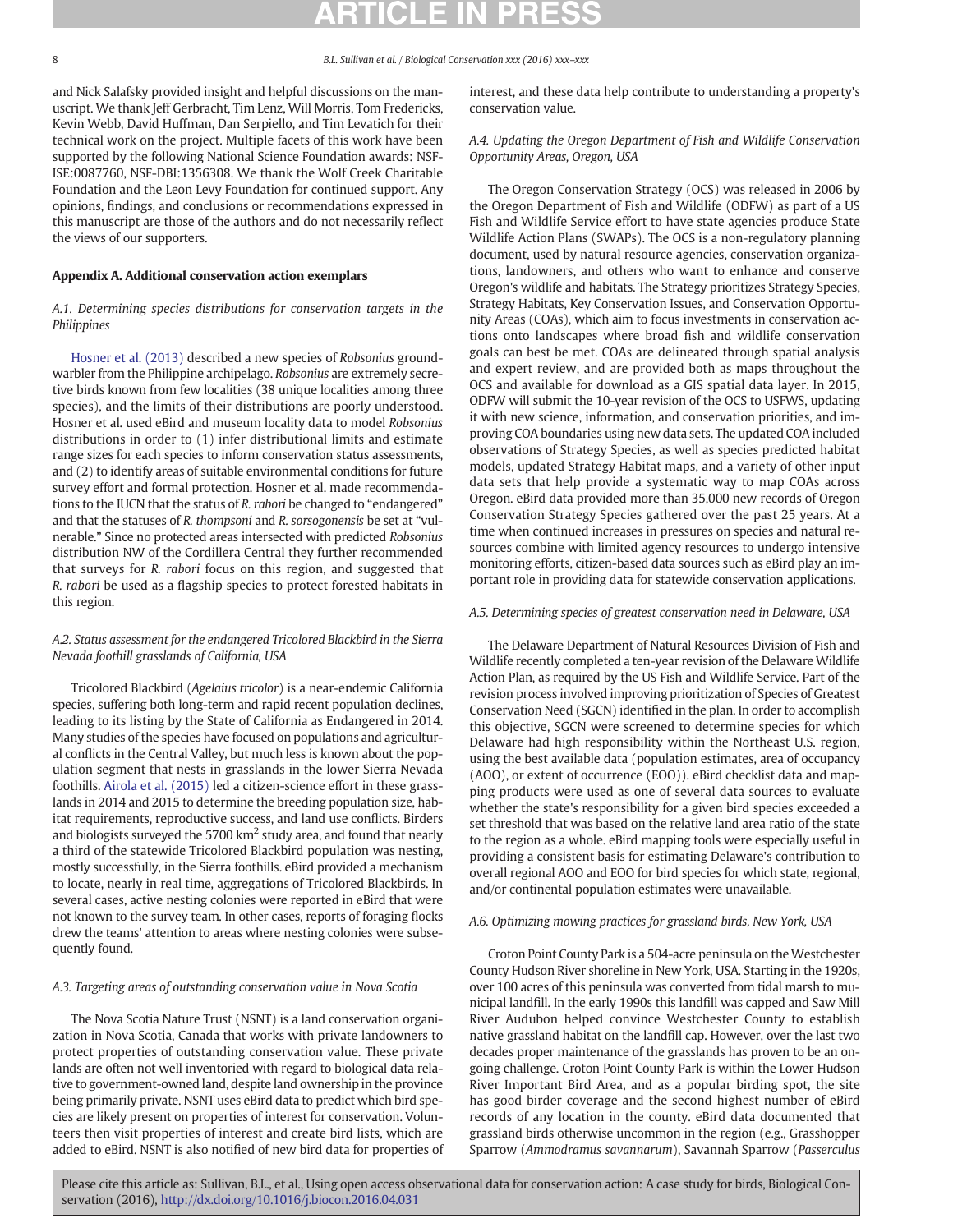sandwichensis), Bobolink (Dolichonyx oryzivorus), and Eastern Meadowlark (Sturnella magna)) were attempting to nest in the landfill grassland habitat, but were being prevented in doing so by poor mowing practices. Over the last three years, better mowing practices have resulted in eBird-documented nesting success in all four grassland species. In 2014, three nesting pairs of Grasshopper Sparrows were the only nesting records in the Lower Hudson Valley. In 2015, new nest boxes for American Kestrel and new nesting platforms for Osprey were added based on eBird records of high spring numbers of both species visiting this site. Records from eBird have also documented year-toyear migrant use of the landfill grasslands by several other grassland species that are scarce in the region.

### A.7. Powerline retrofitting to reduce avian electrocutions in Colorado, USA

Birds are frequently injured or killed when they collide with overhead power lines or contact energized system components. Many power line owner/operators use Avian Protection Plans (APPs) to minimize risk to birds, improve system reliability, and decrease the likelihood of federal prosecution under the Migratory Bird Treaty Act. EDM International Inc. (EDM) develops APPs on behalf of investor-owned utilities, small rural electric cooperatives, military installations, federal agencies, mines, and oil and gas operations across the United States. EDM uses eBird data with habitat and occurrence data from other sources to help identify key use areas for raptors, which are especially vulnerable to electrocution. In preparing field maps, EDM identifies clusters of eBird records within 1/4 mile of one another—clusters are more relevant than isolated observations, and also, multiple observations and observers are more credible than a single record. eBird data help EDM biologists to implement avian mitigation measures in areas that are occupied by at-risk species, where interventions will have maximum conservation benefit. Since 2010, EDM has recommended countless power line retrofits in the vicinity of eBird observation clusters, many of which have prevented, or will prevent, avian mortalities.

#### A.8. Wind energy siting optimization, Tennessee, USA

eBird records were used to assess relative risk to Bald Eagles (Haliaeetus leucocephalus) and Golden Eagles (Aquila chrysaetos) from proposed wind farms in Tennessee. Using these eBird data, the US Fish and Wildlife Service was able to generate statewide maps that concisely described Bald and Golden Eagle presence in each county in the state. Once presented with these maps, several project proponents chose to suspend pursuing development of wind farms in counties with high numbers of eagles, while others chose to only pursue development in counties with the least risk of impacting these species.

#### A.9. Expanding a Ramsar site in the Fraser River Delta, British Columbia, CA

Two citizen science data sets, one of which was eBird, were extensively harvested to obtain maximum species counts at specific locations, as part of an approved proposal that in 2012 resulted in the vast extension of the Alaksen Ramsar Site designation as a Wetland of International Importance from 586 ha to 20,682 ha, becoming the Fraser River Delta Ramsar Site. Specifically, eBird maximum site-count data were used to demonstrate regular bird use exceeding the Ramsar global thresholds for several species of coastal waterbirds, including gulls and sea ducks, especially for the Sturgeon Bank and Boundary Bay portions of this complex site. The area is a major birding destination, with a high proportion of birders who submit observations to eBird; the value of their efforts is brought to bear in this international designation which confers greater urgency on the Government of Canada under the terms of the Ramsar Convention to conserve and sustainably use this major wintering and migratory stopover site, which is also designated as an Important Bird Area and Western Hemisphere Shorebird Reserve Network site of global importance.

### A.10. Important Bird Area designations in Chile

In 2009, BirdLife International in conjunction with local partner organizations, released a report highlighting Important Bird Areas (IBAs) for Chile (Soazo et al., 2009). The report is based on a wide amount of published data, including rigorous data collected on seabirds and large waterbirds such as flamingos in the Altiplano region of the country. However, there was a dearth of published information on abundances and occurrences of many species of conservation concern, sites with high concentrations of shorebirds, or information on migratory species in Chile such as Franklin's Gull (Leucophaeus pipixcan) and Elegant Tern (Thalasseus elegans). The primary source for specific numbers and recent records of these species came from eBird Chile (http://ebird.org/content/chile/; acknowledged on page 133 of the IBA document), and analysis of which provided sufficient data to identify candidate sites that were eventually included as IBAs. A substantial portion of these were new sites that were not previously identified as being important for birds, but were identified as such because local birders and researchers had been diligent in data collection, and in particular in the inclusion of population estimates of birds recorded through eBird. This information has been key in prompting local municipalities to officially preserve these sites due to their high conservation value.

### A.11. New law to protect wildlife from disturbance in Florida state parks, Florida, USA

Restored in the mid-1990s, Tomoka State Park marsh restoration area has become a significant stopover and overwintering location for migratory waterbirds and landbirds, as well as an important site for nesting resident birds. The site is actively surveyed by eBirders, and during a survey on 5 October 2014, an observer noted someone flying a drone just a few inches above the marsh. Usually active birds fell silent (e.g., rails), and remained so for several days afterward. Realizing the degree of disturbance caused by this recreational activity, the observer sent documentation to the park manager outlining the concerns. Drones are already banned in US National Parks, and they were already an issue of concern at the state level. Documentation of this event and data verifying the importance of the site for birds collected through eBird, were used to help support the passing of a new law prohibiting drones in all Florida State Parks.

#### A.12. Listing the Pacific subspecies of Western Screech-Owl as threatened

The coastal subspecies of Western Screech-Owl (Otus kennecottii kennecottii) was assessed as Threatened in 2012 by COSEWIC (Committee on the Status of EndangeredWildlife in Canada). COSEWIC is a group of independent scientists responsible for making recommendations to the Canadian Minister of the Environment about species that may qualify for protection under Canada's Species at Risk Act. Questions were raised during the ensuing public review process about evidence for rarity and decline of this species. This triggered further investigation using data from eBird and other lines of evidence. eBird data for British Columbia (BC) confirmed the restricted distribution of this species, with records largely confined to Vancouver Island and the south coast. A comparison with eBird records of Barred Owls confirmed that the absence of records of screech-owls from central and northwestern BC was not simply due to lack of coverage of these regions. This information on distribution was combined with evidence from other citizen-science projects, including the BC Breeding Bird Atlas, BC's Nocturnal Owl Survey, and Christmas Bird Counts in BC and adjacent Washington state. The weight of evidence from these data, combined with targeted surveys, confirmed the Threatened status of this subspecies.